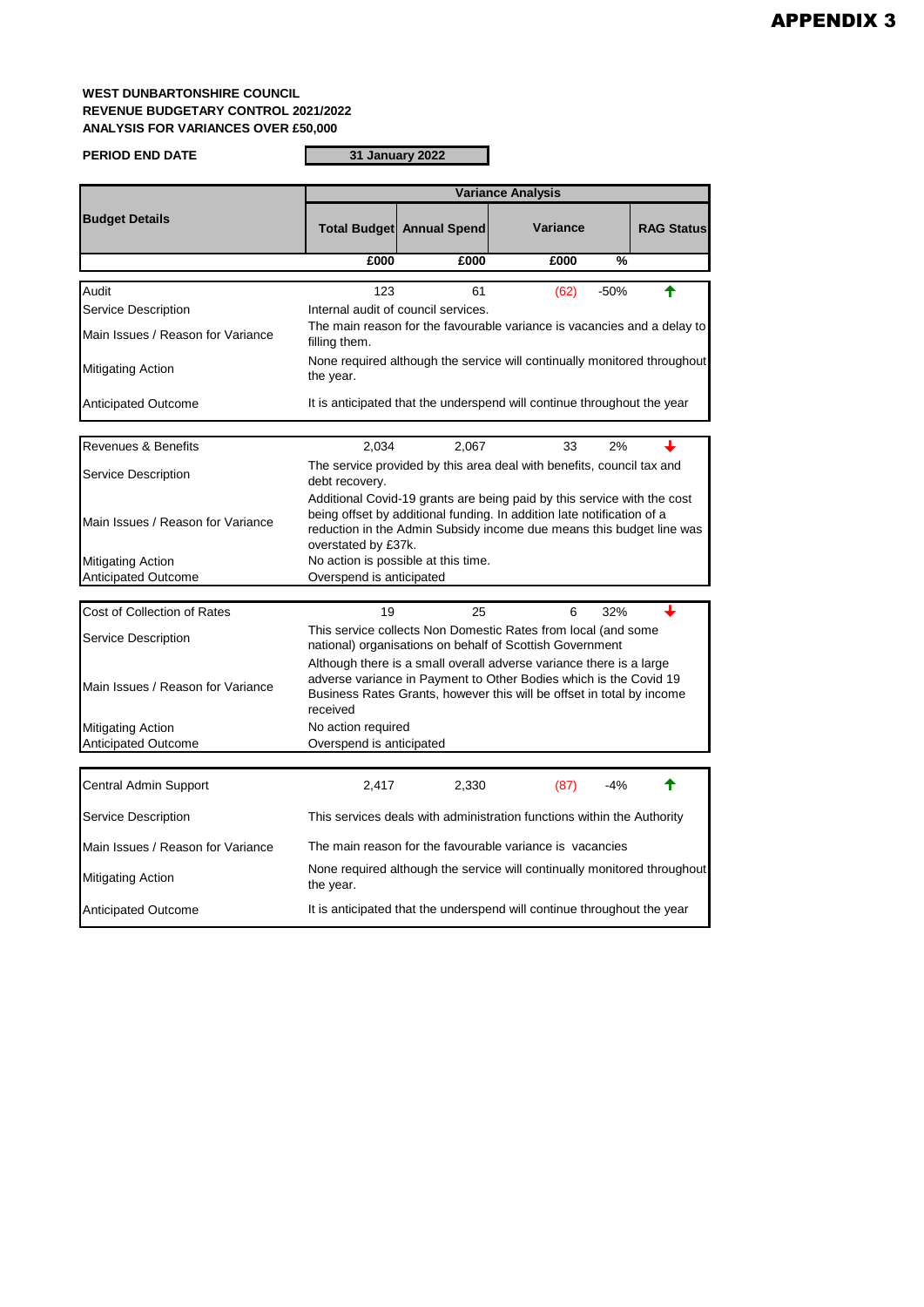|                                                                       | <b>Variance Analysis</b>                                                                                                                                                                                                                                                                                                                                                                        |                                                  |                                                                                  |                   |  |
|-----------------------------------------------------------------------|-------------------------------------------------------------------------------------------------------------------------------------------------------------------------------------------------------------------------------------------------------------------------------------------------------------------------------------------------------------------------------------------------|--------------------------------------------------|----------------------------------------------------------------------------------|-------------------|--|
| <b>Budget Details</b>                                                 |                                                                                                                                                                                                                                                                                                                                                                                                 | Total Budget Annual Spend                        | Variance                                                                         | <b>RAG Status</b> |  |
|                                                                       | £000                                                                                                                                                                                                                                                                                                                                                                                            | £000                                             | %<br>£000                                                                        |                   |  |
| Environmental Health                                                  | 675                                                                                                                                                                                                                                                                                                                                                                                             | 619                                              | -8%<br>(56)                                                                      | ←                 |  |
| Service Description                                                   | The 3 Groups within this service (Food and Business Group,<br>Environmental Pollution Group and Community Health Protection<br>Group) are responsible for all aspects of Environmental Health work.                                                                                                                                                                                             |                                                  |                                                                                  |                   |  |
| Main Issues / Reason for Variance                                     | The main reason for the favourable variance is reduced employee costs<br>due to vacancies however this is partially offset by a reduction in<br>expected income due to Covid 19.                                                                                                                                                                                                                |                                                  |                                                                                  |                   |  |
| <b>Mitigating Action</b><br>Anticipated Outcome                       | No action can be taken at this time<br>Underspend is anticipated                                                                                                                                                                                                                                                                                                                                |                                                  |                                                                                  |                   |  |
| Licensing<br>Service Description<br>Main Issues / Reason for Variance | 72                                                                                                                                                                                                                                                                                                                                                                                              | 32                                               | (40)<br>$-56%$<br>This service provides all licensing on behalf of the Council   | ♠                 |  |
| <b>Mitigating Action</b><br>Anticipated Outcome                       | The main reason for the variance is an increase in expected income.<br>No action can be taken at this time<br>Overspend is anticipated                                                                                                                                                                                                                                                          |                                                  |                                                                                  |                   |  |
|                                                                       |                                                                                                                                                                                                                                                                                                                                                                                                 |                                                  |                                                                                  |                   |  |
| Legal Services/Trading Standards<br><b>Service Description</b>        | 967                                                                                                                                                                                                                                                                                                                                                                                             | 885                                              | -8%<br>(82)<br>This services provides legal advice to the Council                |                   |  |
| Main Issues / Reason for Variance                                     | The main reason for the favourable variance is vacancies and<br>additional income received.                                                                                                                                                                                                                                                                                                     |                                                  |                                                                                  |                   |  |
| <b>Mitigating Action</b><br>Anticipated Outcome                       | No action can be taken at this time<br>Underspend is anticipated                                                                                                                                                                                                                                                                                                                                |                                                  |                                                                                  |                   |  |
| Planning                                                              | 452                                                                                                                                                                                                                                                                                                                                                                                             | 633                                              | 181<br>40%                                                                       |                   |  |
|                                                                       |                                                                                                                                                                                                                                                                                                                                                                                                 |                                                  |                                                                                  |                   |  |
| Service Description<br>Main Issues / Reason for Variance              | This Service provides Building & Planning services<br>The main reason for the adverse variance is that income is lower than<br>budgeted due to cancelled or delayed building projects, due to Covid<br>19. Two further variances are occuring with Employee costs favourable<br>due to staff vacancies and Payments to Other Bodies adverse due an<br>ongoing legal case which is not budgeted. |                                                  |                                                                                  |                   |  |
| <b>Mitigating Action</b><br><b>Anticipated Outcome</b>                | No action required<br>Overspend is anticipated                                                                                                                                                                                                                                                                                                                                                  |                                                  |                                                                                  |                   |  |
|                                                                       |                                                                                                                                                                                                                                                                                                                                                                                                 |                                                  |                                                                                  |                   |  |
| Change Support                                                        | 309                                                                                                                                                                                                                                                                                                                                                                                             | 310                                              | 0%<br>1<br>This Service enables transformational change and development, it also |                   |  |
| Service Description                                                   |                                                                                                                                                                                                                                                                                                                                                                                                 | has the Central Training Budget for the Council. |                                                                                  |                   |  |
| Main Issues / Reason for Variance                                     | Although the overall variance is small there are two large variances<br>being reported within this service. Employee costs are adverse due to<br>the cost of Covid Vaccine Centre training. This is being offset by a<br>favourable income variance due to the funding being received to cover<br>the cost of the training described.                                                           |                                                  |                                                                                  |                   |  |
| <b>Mitigating Action</b>                                              | None required                                                                                                                                                                                                                                                                                                                                                                                   |                                                  |                                                                                  |                   |  |
| Anticipated Outcome                                                   | A small overspend is anticipated                                                                                                                                                                                                                                                                                                                                                                |                                                  |                                                                                  |                   |  |